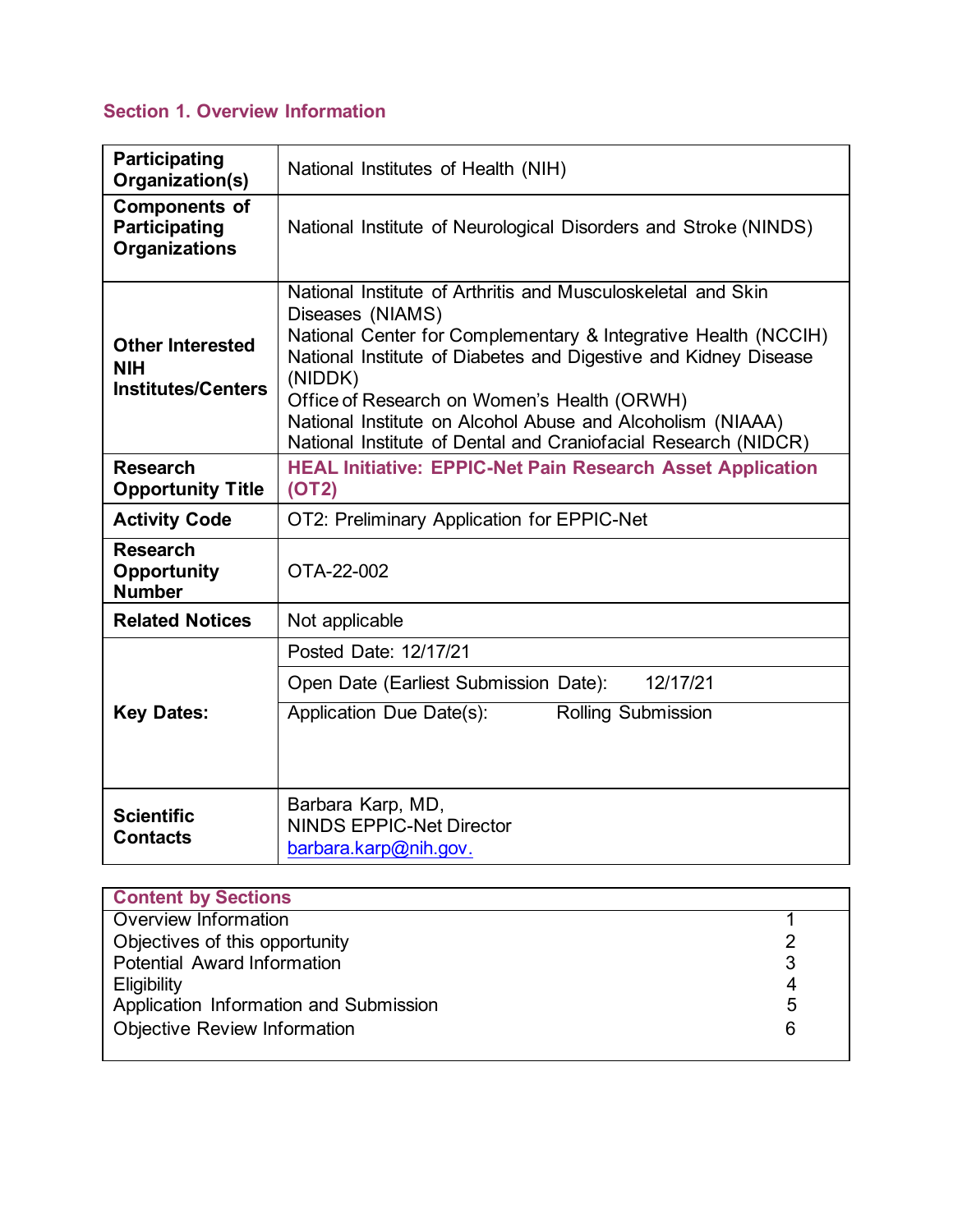# **Section 2. Objectives of this Opportunity**

The NIH Helping End Addiction Long-term (HEAL) Initiative seeks to speed scientific solutions to stem the national opioid public health crisis. Opioid overdose deaths reached

more than 42,000 annually in 2016 and more than 2 million Americans are addicted to opioids. There are also 25 million people, or 11% of the U.S. population, who experience daily chronic pain, many of whom are prescribed opioids for pain management. New treatment options for pain are needed to reduce the number of people exposed to the risks of opioids.

There is a clear public health imperative to stimulate and support research that improves the care and outcomes of patients with severe acute and chronic pain. The Federal Pain Research Strategy (https://iprcc.nih.gov/Federal-Pain-Research-Strategy/Overview), published in 2017, identified the development of safer non-opioid analgesics as a top priority and specifically noted the need for the discovery and validation of new pharmacologic and non-pharmacologic targets for the treatment of pain. There is also an urgent need to optimize and validate objective mechanistic biomarkers associated with pain conditions and to better understand the biologic mechanisms that underlie different pain conditions, as well as the mechanisms that tie pain conditions together.

To address this need, as part of the HEAL Initiative, NINDS has established the Early Phase Pain Investigation Clinical Network (EPPIC-Net). EPPIC-Net provides a robust and readily accessible infrastructure for the rapid design and performance of high-quality early phase clinical trials to test promising novel therapeutics for pain submitted by partners in academia or industry that also incorporate in-depth phenotyping and biomarker evaluation. These studies will bring intense focus to patients with well-defined pain conditions and high unmet therapeutic needs.

The purpose of this research opportunity announcement (ROA) is to invite Stage 1 preliminary applications for submission of pain therapeutics, including but not limited to, drugs, biologics, and devices as well as biomarkers (termed "assets") for study in the HEAL Initiative's EPPIC-Net. EPPIC-Net applications are reviewed in a three-stage process. Applications to Stages 2 & 3 are by invitation only and involve submission of more detailed information than is requested in Stage 1 (see Section 5: Application Information and Submission, for more information).

EPPIC-Net will use novel, efficient study designs including adaptive and platform designs. It will incorporate validation studies of biomarkers and biomarker-informed proof-ofprinciple or target engagement studies. EPPIC-Net will make all EPPIC-Net trial data (including clinical, neuroimaging, biomarker, and preclinical data) and biosamples available through public-access data and biospecimen repositories.

#### **EPPIC-Net Organization**

The EPPIC-Network infrastructure consists of one Clinical Coordinating Center, one Data Coordinating Center, and 12 Specialized Clinical Sites able to coordinate and conduct clinical trials across different pain conditions in a large number of centers across the United States.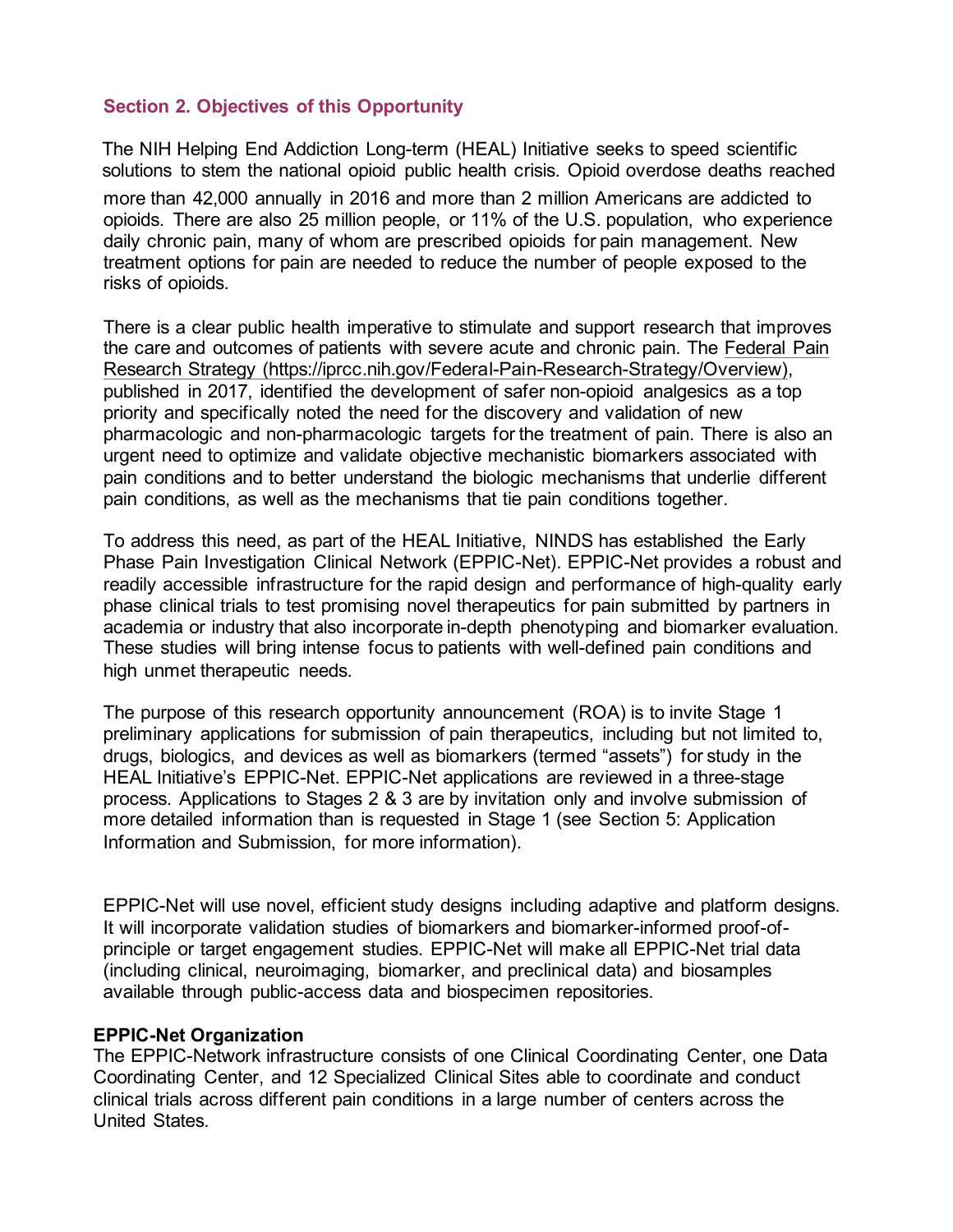The Clinical Coordinating Center (CCC) provides scientific and organizational leadership to EPPIC-Net to achieve both efficiency and excellence in the performance of clinical trials. The CCC coordinates the EPPIC-Net central IRB, establishes master contract agreements with the Clinical Sites for trial performance, develops recruitment plans, coordinates study staff training, tracks enrollment and oversees quality improvement. The roles and responsibilities of the CCC are described in [RFA-NS-19-023.](https://grants.nih.gov/grants/guide/rfa-files/RFA-NS-19-023.html)

The Data Coordinating Center (DCC) provides scientific and organizational leadership to EPPIC-Net in all aspects of data management, data quality, statistical design, statistical analysis, and through managing a biosample repository. The DCC supports the Data and Safety Monitoring Board and manages reporting to regulatory authorities (e.g., central IRB, FDA). The role and responsibilities of the DCC are described in [RFA-NS-19-024.](https://grants.nih.gov/grants/guide/rfa-files/RFA-NS-19-024.html) 

The Specialized Clinical Centers provide scientific leadership and conduct the clinical studies. The Specialized Clinical Centers (hubs) are regional academic medical centers that both enroll patients directly and provide organizational leadership to its network of 2- 10 satellite "spokes" that also enroll patients. Each hub and its spokes have physicians and investigators with expertise in a wide variety of pain conditions across multiple specialties (e.g., neurology, rheumatology, obstetrics/gynecology, oncology, pediatrics, orthopedics, gastroenterology, and others), and have access to clinical populations with a broad range of pain conditions. EPPIC-Net has the ability to add ad hoc hubs/spokes if needed, for particular clinical trials. The role and responsibilities of the Hubs are described in [RFA-NS-19-025.](https://grants.nih.gov/grants/guide/rfa-files/RFA-NS-19-025.html) 

## **Scope**

## *EPPIC-Net is specifically seeking pain therapeutic assets that are phase 2-ready. Assets that are FDA-regulated should have an existing FDA IND/IDE or sufficient documentation to submit an IND/IDE application to the FDA.*

EPPIC-Net is open to assets targeted to any pain condition and population, adult or pediatric. As well as drugs, biologicals, and devices, EPPIC-Net may consider studies of natural products, surgical, and non-pharmacological interventions. EPPIC-Net will also incorporate investigations of biomarker discovery and validation within clinical studies of proposed pain therapeutics to uncover underlying biologic mechanisms in specific pain conditions with deep phenotyping and clinical characterization.

Assets with known addiction potential will be deemed non-responsive and will not be considered. Assets with a mechanism of action known to be associated with addiction potential and lacking preclinical data on addiction potential or likeability will be deemed non-responsive and will not be considered. Assets focused solely on a potential opioid sparing indication will be deemed non-responsive and will not be considered. Concerns about whether an asset is within EPPIC-Net's scope can be discussed with program staff prior to submitting an application.

*The proposed asset must have completed first-in-human studies and have preliminary information on safety in humans and sufficient data to inform dose selection for a phase 2*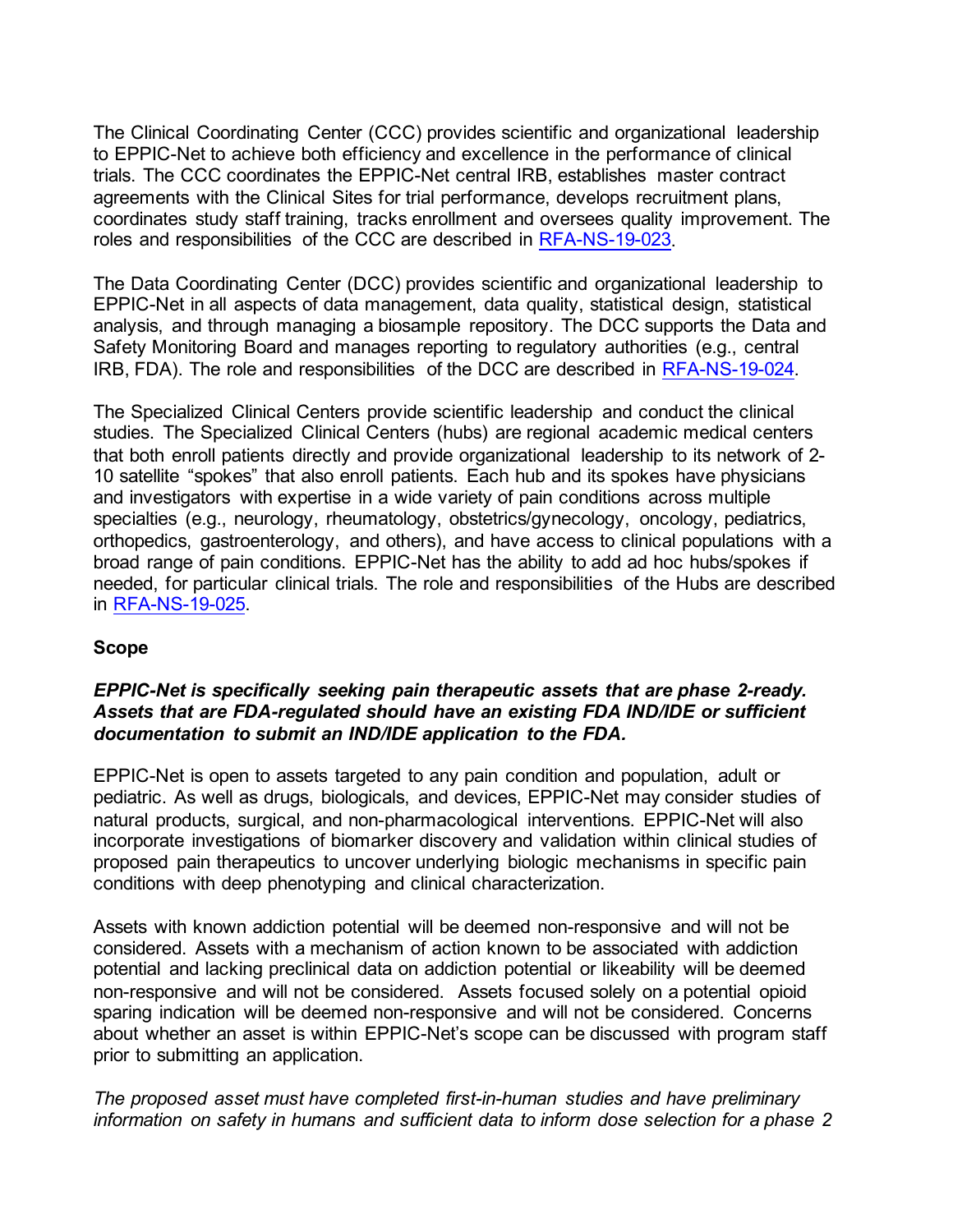*clinical trial. Potential applicants are STRONGLY encouraged to contact EPPIC-Net Program Staff to discuss the application and application process prior to submission.*  Applications deemed non-responsive to terms of this ROA will not be considered for EPPIC-Net.

EPPIC-Net is collaborating with the NIH Back Pain Consortium (BACPAC) Research program administered by NIAMS. The BACPAC Research Program is focused on chronic low back pain employing, multidisciplinary, integrated approaches to address the mechanisms of chronic low back pain and response to treatment, through deep patient phenotyping, the identification of new targets for intervention and the development of new technologies. More information can be found in the following notices: NOT-AR-19-022 [\(https://grants.nih.gov/grants/guide/notice-files/NOT-AR-19-022.html\),](https://grants.nih.gov/grants/guide/notice-files/NOT-AR-19-022.html) NOT-AR-19-023 [\(https://grants.nih.gov/grants/guide/notice-files/NOT-AR-19-023.html\),](https://grants.nih.gov/grants/guide/notice-files/NOT-AR-19-023.html) NOT- AR-19-024 [\(https://grants.nih.gov/grants/guide/notice-files/NOT-AR-19-024.html\),](https://grants.nih.gov/grants/guide/notice-files/NOT-AR-19-024.html) and NOT-AR-19- 025 [\(https://grants.nih.gov/grants/guide/notice-files/NOT-AR-19-025.html\).](https://grants.nih.gov/grants/guide/notice-files/NOT-AR-19-025.html)

For purposes of this ROA, NCCIH is interested in applications proposing clinical trials of devices or natural products (e.g. botanicals, dietary supplements, or probiotics) relevant to complementary health interventions for the treatment of any pain condition.

# **Section 3. Potential Award Information**

#### **Please note:**

No funding is provided to the asset holders for study of their therapeutic within EPPIC-Net. After the EPPIC-Net 3 stage application and review process (described below), successful asset holders gain access to EPPIC-Net, which develops and conducts clinical trials with accepted assets in cooperation with the asset-owner. NIH Other Transaction funds to conduct the study are awarded to the EPPIC-Net CCC,which administers the funds to other EPPIC-Net research components.

## **Authority:**

This Research Opportunity Announcement (ROA) is issued with the goal of soliciting novel pain therapeutic "assets" to be studied within EPPIC-Net. Assets are selected through a multi-stage application and review process. An application that is successful at all three stages will result in the asset being eligible for study in EPPIC-Net and in the award of other transactions (OT) funds provided to the EPPIC-Net CCC to administer for conduct of the study pursuant to 42 U.S.C. § 282(n).

# **Section 4. Eligibility**

## **Organizations**

The following entities are eligible to apply under this ROA:

Higher Education Institutions

- Public/State Controlled Institutions of Higher Education
- Private Institutions of Higher Education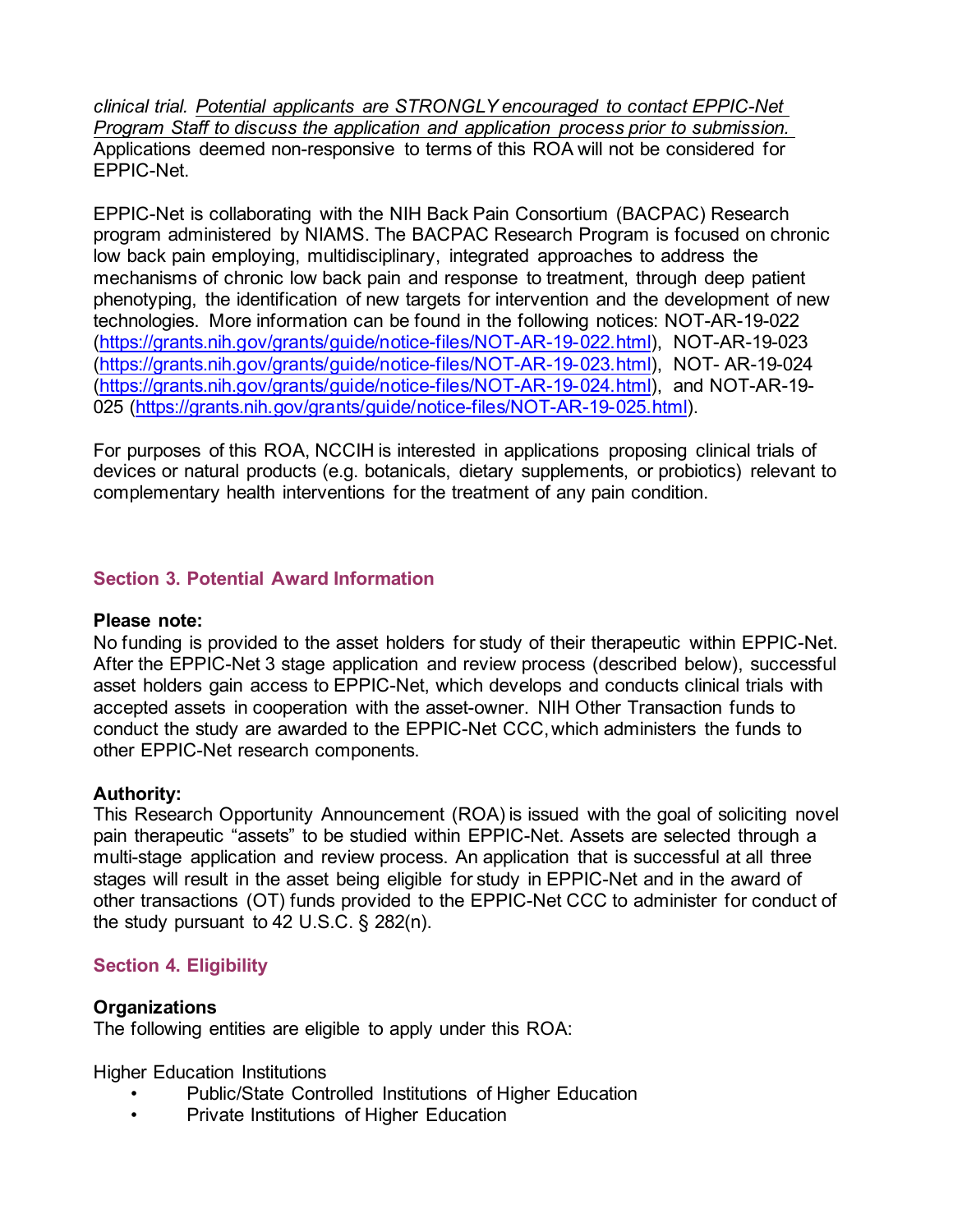The following types of Higher Education Institutions are always encouraged to apply for NIH support as Public or Private Institutions of Higher Education:

- Hispanic-serving Institutions
- Historically Black Colleges and Universities (HBCUs) Tribally Controlled Colleges and Universities (TCCUs) Alaska Native and Native Hawaiian Serving **Institutions**
- Asian American Native American Pacific Islander Serving Institutions (AANAPISIs)

Nonprofits Other Than Institutions of Higher Education

- Nonprofits with 501(c)(3) IRS Status (Other than Institutions of Higher Education)
- Nonprofits without 501(c)(3) IRS Status (Other than Institutions of Higher Education)

For-Profit Organizations

- Small Businesses
- For-Profit Organizations (Other than Small Businesses)

**Governments** 

- **State Governments County Governments**
- City or Township Governments Special District Governments
- Indian/Native American Tribal Governments (Federally Recognized) Indian/Native American Tribal Governments (Other than Federally Recognized)
- Eligible Agencies of the Federal Government
- U.S. Territory or Possession Independent School Districts

**Other** 

- Independent School Districts
- Public Housing Authorities/Indian Housing Authorities
- Native American Tribal Organizations (other than Federally recognized tribal governments)

Faith-based or Community-based Organizations

- Regional Organizations
- Non-domestic (non-U.S.) Entities (Foreign Institutions)

Foreign Institutions

- Non-domestic (non-U.S.) Entities (Foreign Institutions) are eligible to apply
- Non-domestic (non-U.S.) components of U.S. Organizations are eligible to apply.
- Foreign components, as defined in the NIH Grants Policy Statement [\(https://grants.nih.gov/grants/policy/nihgps/HTML5/section\\_16/16.2\\_eligibility.ht](https://grants.nih.gov/grants/policy/nihgps/HTML5/section_16/16.2_eligibility.htm?Highlight=Foreign%20Component%27) [m?Highlight=Foreign%20Component%27\),](https://grants.nih.gov/grants/policy/nihgps/HTML5/section_16/16.2_eligibility.htm?Highlight=Foreign%20Component%27) are allowed.

**Eligible Individuals (Program Director/Principal Investigator):** Any individual(s) with the skills, knowledge, and resources necessary to carry out the proposed research as the Program Director(s)/Principal Investigator(s) (PD(s)/PI(s)) is invited to work with his/her organization to develop an asset application. Individuals from underrepresented racial and ethnic groups as well as individuals with disabilities are always encouraged to apply for NIH support.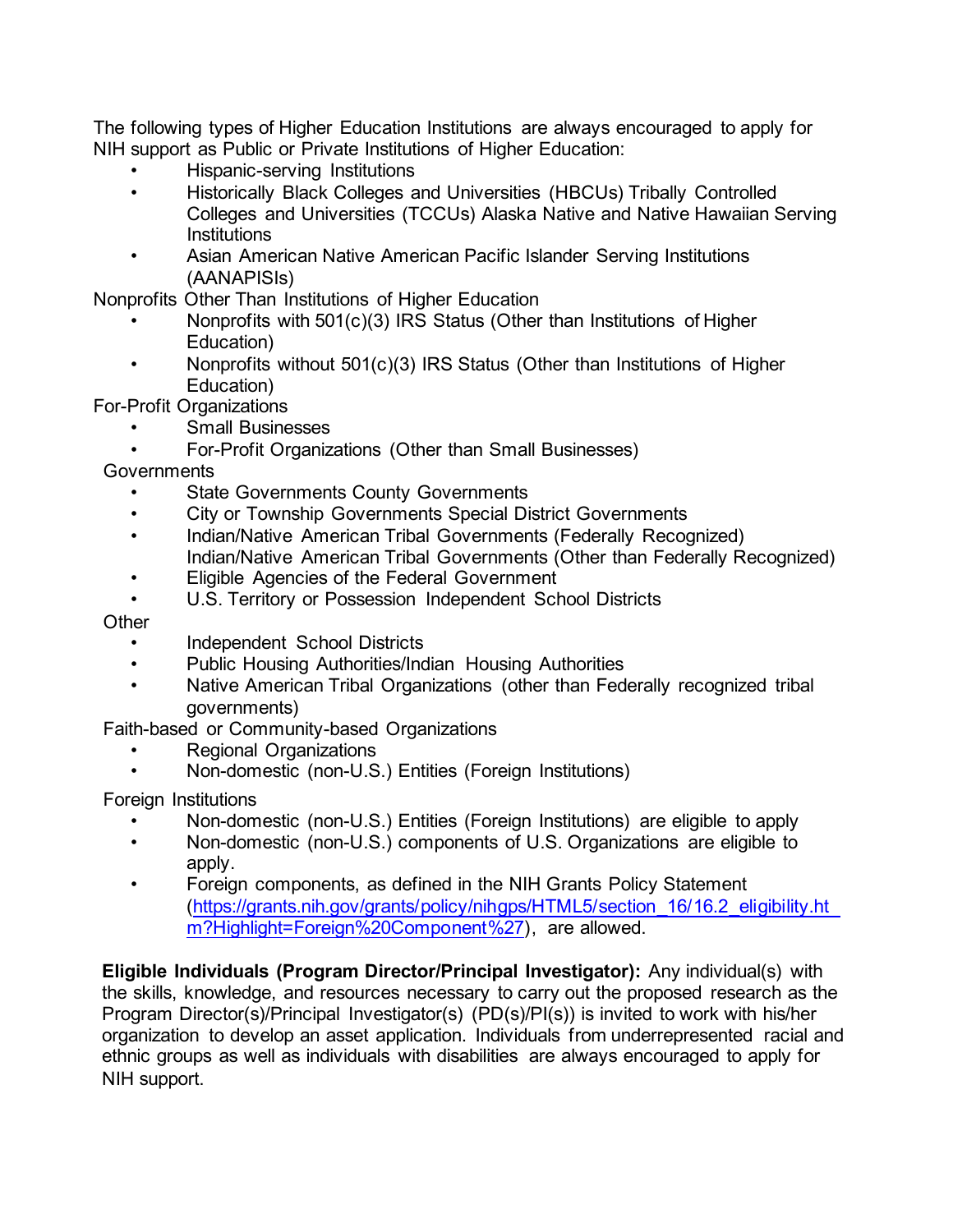#### **Section 5. Application Information and Submission**

#### **Application Process Overview**

Academic, industry and other investigators may submit an application to have their therapeutic candidate "asset" (e.g., novel drug, biologic, and devices) studied within EPPIC-Net.

There are 3 stages of application and review:

**Stage 1 Preliminary application:** The EPPIC-Net preliminary application packet is available at: [https://www.ninds.nih.gov/Current-Research/Trans-Agency-Activities/NINDS-Role-HEAL-](https://www.ninds.nih.gov/Current-Research/Trans-Agency-Activities/NINDS-Role-HEAL-Initiative/NINDS-Role-HEAL-Initiative-EPPIC)[Initiative/NINDS-Role-HEAL-Initiative-EPPIC](https://www.ninds.nih.gov/Current-Research/Trans-Agency-Activities/NINDS-Role-HEAL-Initiative/NINDS-Role-HEAL-Initiative-EPPIC). The preliminary application requests summary/overview information on the proposed asset and associated clinical trial. Preliminary applications are submitted in response to this Stage 1 Research Opportunity Announcement (ROA). Stage 1 applications are received and reviewed on a rolling basis. The review includes the independent/objective review by a panel of external experts convened by NINDS. Applications also undergo an internal NINDS administrative review to evaluate for responsiveness and for the fit of applications to the EPPIC-Net program. See below for information on the independent/objective review process"

**Stage 2 Dossier application:** Asset applicants with highly rated preliminary applications are selected to work with an NINDS contractor to prepare a "dossier" with detailed information on the asset, including prior basic, pre-clinical and clinical research completed and rationale as well as brief information on the proposed study population and design. Dossiers are submitted by invitation only under a separate Stage 2 OTA ROA. Stage 2 applications are also received and reviewed on a rolling basis with intermediate pre-determined review cut-off dates. Stage 2 applications are likewise objectively reviewed by a panel of external experts convened by NINDS, including individuals who reviewed the preliminary application along with additional experts as needed.

**Stage 3 Protocol application:** Asset applicants with highly rated dossiers are selected to work with the EPPIC-Net to develop the asset-specific clinical protocol. Specifically, within 90 days of dossier approval, the EPPIC-Net CCC and DCC, together with the applicant and experts selected from the Specialized Clinical Centers, produce a detailed clinical trial protocol for the asset, a budget, and a timeline for submission under the Stage 3 OTA ROA. If appropriate, the application could include a proposal for additional clinical sites from outside the network. The final protocol, budget, and timeline comprise the Stage 3 (OTA) application to be submitted by the CCC, which is then reviewed by the external independent/objective review panel convened by NINDS, including potential additional experts if required. Highly rated protocols are presented to the NINDS Council and HEAL Leadership for consideration for OT funding.

#### **NIH HEAL and NINDS Approval**

The final decision and approval for an Other Transaction (OT) Award and to execute the protocol comes from the NIH HEAL Executive Committee and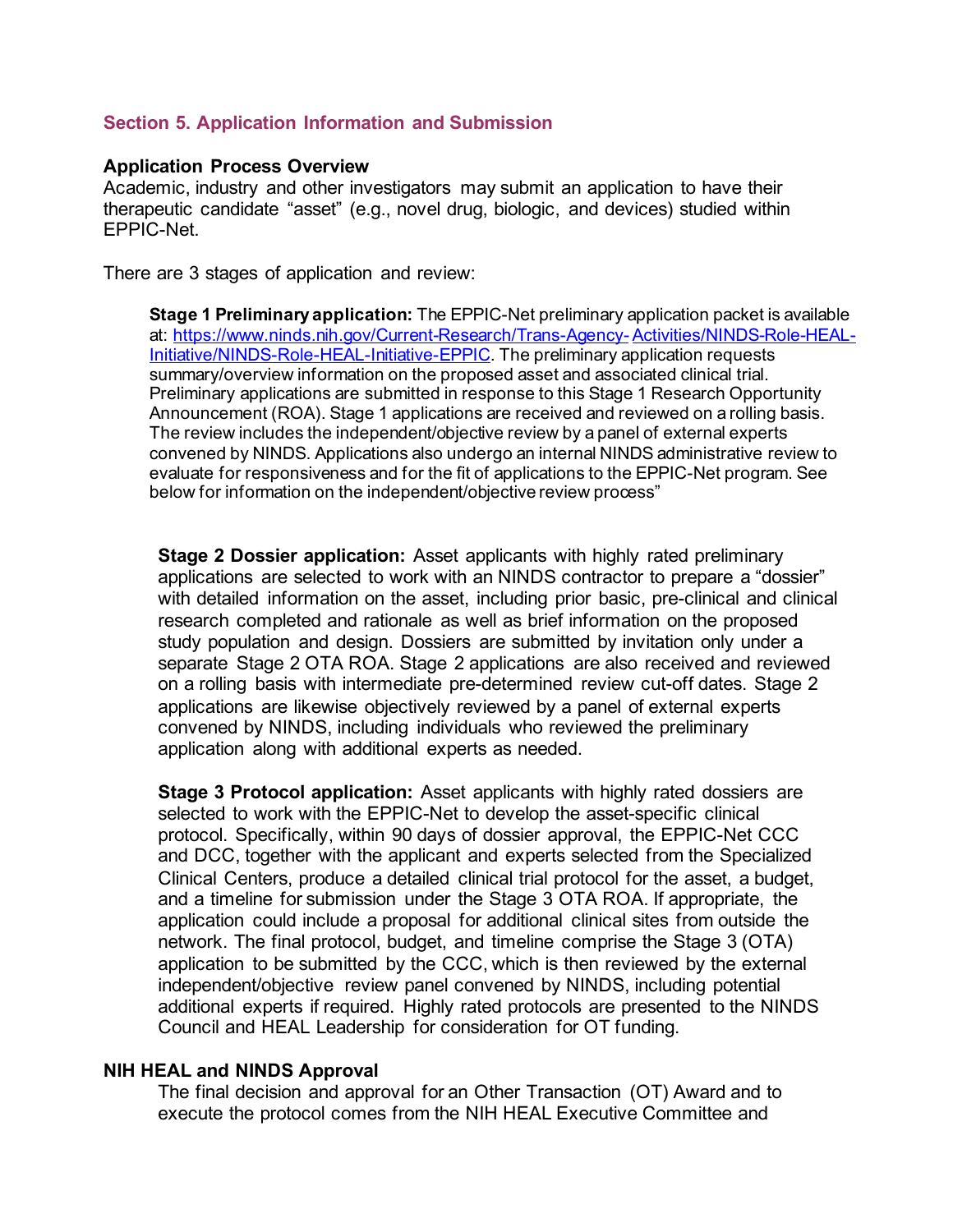includes consideration by the HEAL Multi-disciplinary Working Group and of the NINDS Council. A Notice of Award will be provided.

After NIH HEALExecutive Committee approval, OT trial funds are released to EPPIC-Net CCC and the clinical trial may begin.

**Important Reminder**: There is no funding associated with this research opportunity announcement. This ROA is solely for the first stage of a 3-stage application process. NIH Other Transaction funds to conduct the study are awarded to the EPPIC-Net CCC for conduct of the trial *only after successful completion of all 3 stages of application and review, and approval by the NIH HEAL Executive Committee.*

#### **Submission Information**

Applications to EPPIC-Net are submitted via NIH eRA Commons. [https://public.era.nih.gov/commons/public/login.do?TARGET=https%3A%2F%2Fpublic.er](https://public.era.nih.gov/commons/public/login.do?TARGET=https%3A%2F%2Fpublic.era.nih.gov%2Fcommons%2FcommonsInit.do) [a.nih.gov%2Fcommons%2FcommonsInit.do](https://public.era.nih.gov/commons/public/login.do?TARGET=https%3A%2F%2Fpublic.era.nih.gov%2Fcommons%2FcommonsInit.do) . Use this ROA number when submitting the preliminary application in NIH eRA Commons.

Upon receipt, applications are evaluated for completeness, compliance with application requirements and responsiveness by NINDS. Applications that are incomplete, noncompliant and/or nonresponsive will not be reviewed and the applicant will be so notified.

## **Section 6. Independent/Objective Review Information**

Assets to be studied within EPPIC-Net are selected through an independent/objective review process. It is anticipated that there will be multiple concurrent clinical trials.

The Independent/Objective review is an assessment of scientific or technical merit of applications by individuals with appropriate scientific knowledge and peer expertise. The Independent/Objective review is essential to ensuring selection of applications that best meet the needs of the program, using established criteria (further outlined below) and providing assurance to the public that the evaluation and selection process was impartial and fair. To achieve this result, NIH conducts reviews using standard practices that follow ethical standards applied to all extramural research. The review process should be viewed by practitioners, participants, and the public as credible and fair. Conflicts of interest, prejudices, biases, or predispositions will be appropriately managed during the review process.

Reviewers individually provide an assessment of the likelihood for the asset under review to exert a sustained, powerful influence on the management of acute and chronic pain, or transition from acute to chronic pain.

#### **Independent/Objective Review Criteria:**

**Significance**